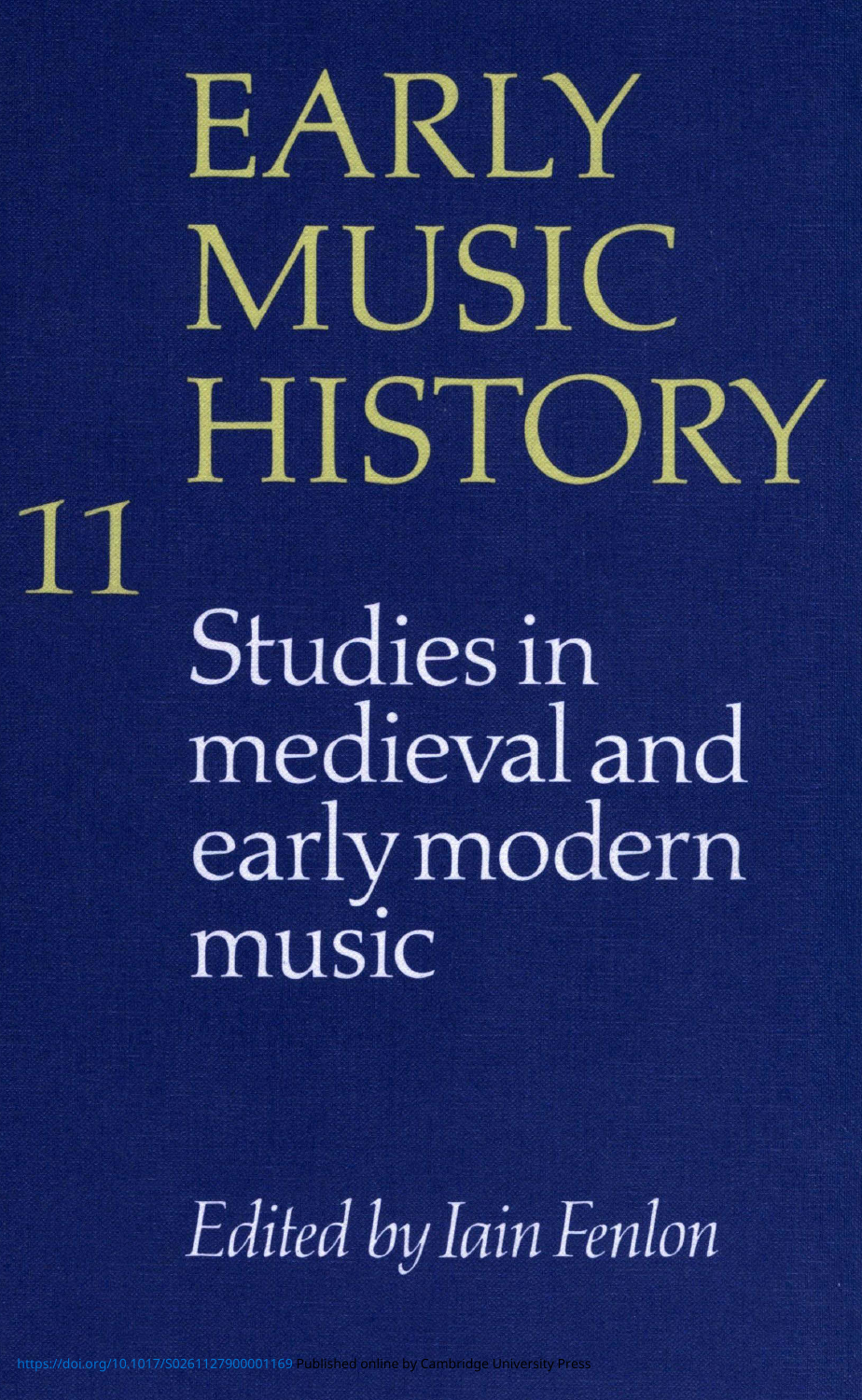## EARLY MUSIC HISTORY II

<https://doi.org/10.1017/S0261127900001169>Published online by Cambridge University Press

 $\mathcal{A}^{\mathcal{A}}$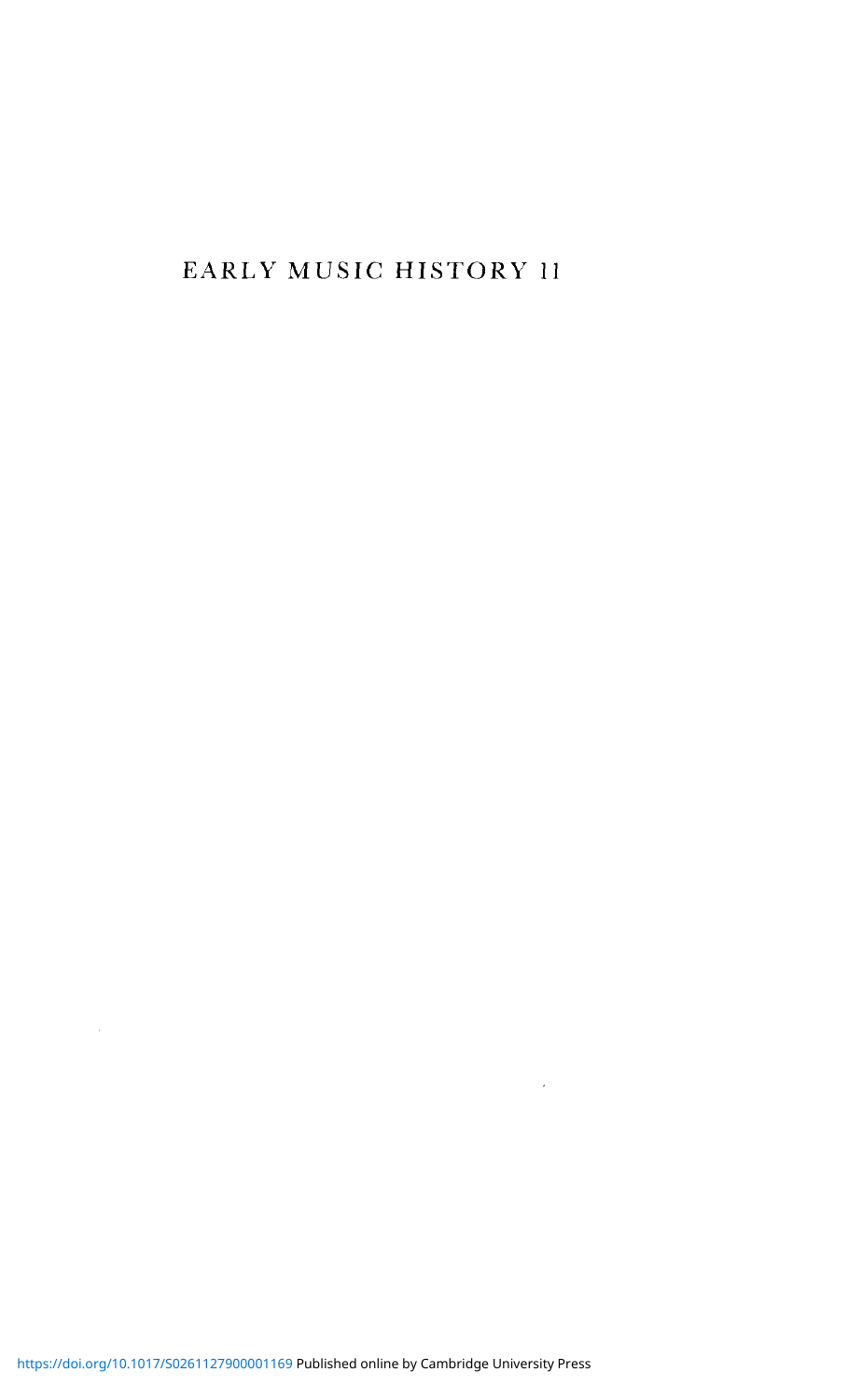## EDITORIAL BOARD

WULF ARLT, University of Basel MARGARET BENT, All Souls College, Oxford LORENZO BIANCONI, University of Bologna DAVID FALLOWS, University of Manchester F. ALBERTO GALLO, University of Bologna JAMES HAAR, University of North Carolina at Chapel Hill KENNETH LEVY, Princeton University LEWIS LOCKWOOD, Harvard University FRITZ RECKOW, Christian Albrecht University, Kiel EDWARD ROESNER, New York University COLIN SLIM, University of California at Irvine REINHARD STROHM, King's College, London THOMAS WALKER, University of Ferrara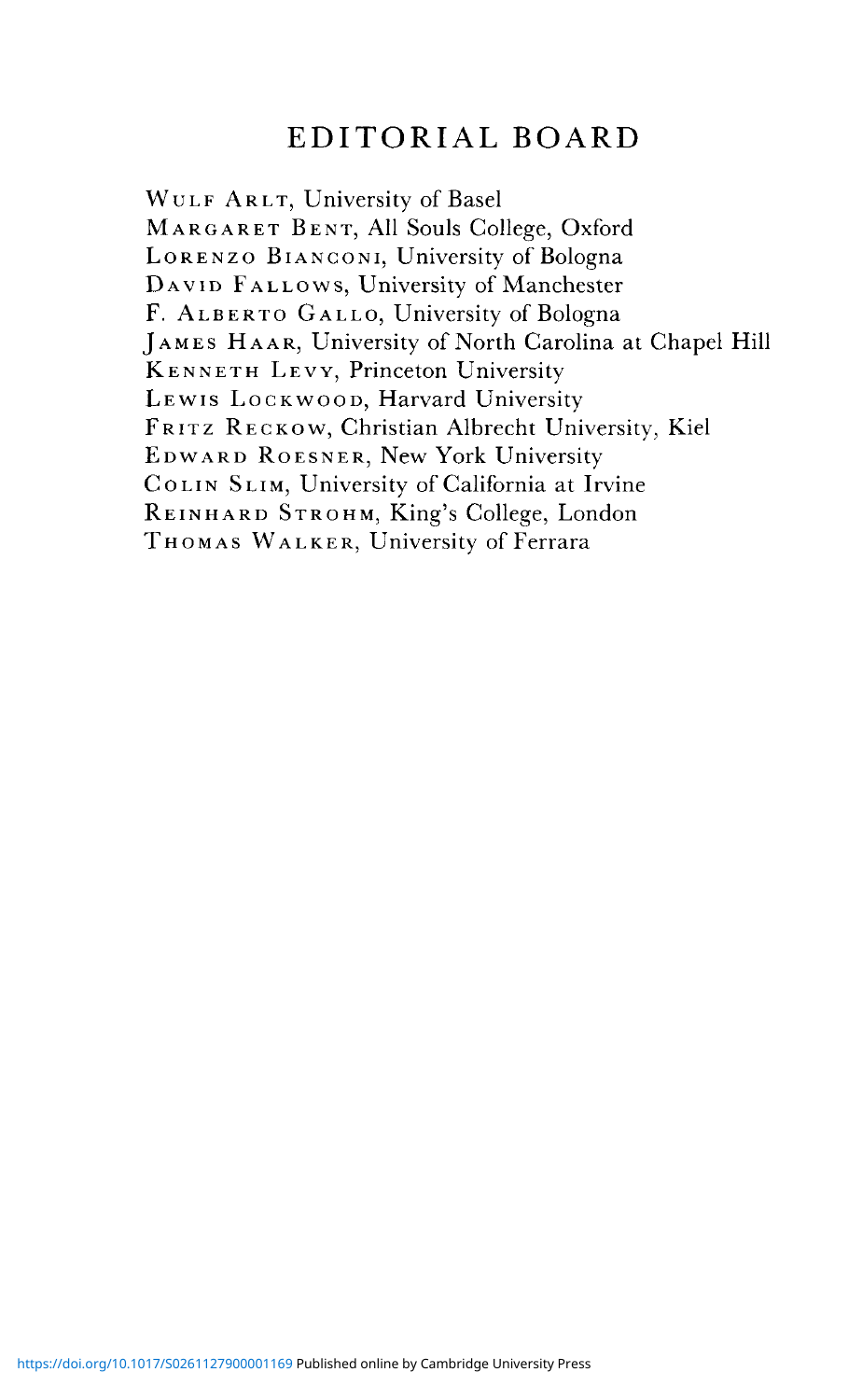## EARLY MUSIC HISTORY 11

## STUDIES IN MEDIEVAL AND EARLY MODERN MUSIC

Edited by

IAIN FENLON Fellow of King's College, Cambridge

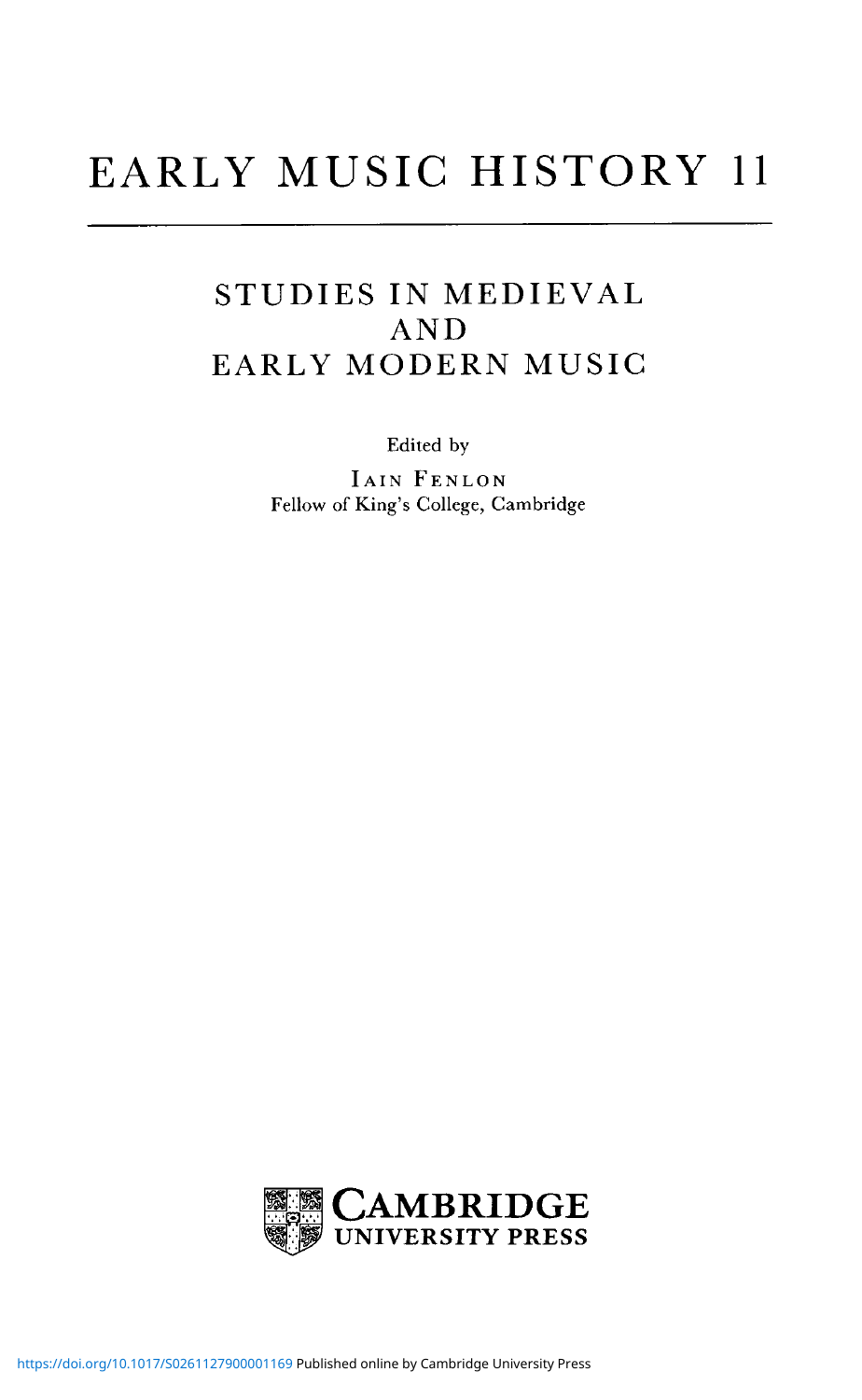Published by the Press Syndicate of the University of Cambridge The Pitt Building, Trumpington Street, Cambridge CB2 1RP 40 West 20th Street, New York, NY 10011-4211, USA<br>10 Stamford Road, Oakleigh, Victoria 3166, Australia 10 Stamford Road, Oakleigh, Victoria 3166, Australia

> C Cambridge University Press 1992 *©* Cambridge University Press 1992

> > First published 1992 First published 1992

Phototypeset in Baskerville by Wyvern Typesetting Ltd, Bristol Printed in Great Britain at the University Press, Cambridge

#### ISSN 0261-1279

ISBN 0 521 41957 3

SUBSCRIPTIONS The subscription price to volume 11, which includes postage, is £42.00 (US \$79.00 in USA and Canada) for institutions, £27.00 (US \$45.00 in USA and Canada) for individuals ordering direct from the Press and certifying that the annual is for their personal use. Airmail (orders to Cambridge only) £8.00 extra. Copies of the annual for subscribers in the USA and Canada are sent by air to New York to arrive with minimum delay. Orders, which must be accompanied by payment, may be sent to a bookseller, subscription agent or direct to the publishers: Cambridge University Press, The Edinburgh Building, Shaftesbury Road, Cambridge CB2 2RU. Payment may be made by any of the following methods: cheque (payable to Cambridge University Press), UK postal order, bank draft, Post Office Giro (account no. 571 6055 GB Bootle - advise CUP of payment), international money order, UNESCO coupons, or any credit card bearing the Interbank symbol. Orders from the USA and Canada should be sent to Cambridge University Press, 40 West 20th Street, New York, NY 10011-4211, USA.

BACK VOLUMES Volumes 1-10 are available from the publisher at £40.00 (\$79.00) in USA and Canada).

NOTE Each volume *of Early Music History* is now published in the year in which it is subscribed. Volume 11 is therefore published in 1992. Readers should be aware, however, that some earlier volumes have been subscribed in the year *after* the copyright and publication date given on this imprints page. Thus volume 8, the volume received by 1989 subscribers, is dated 1988 on the imprints page.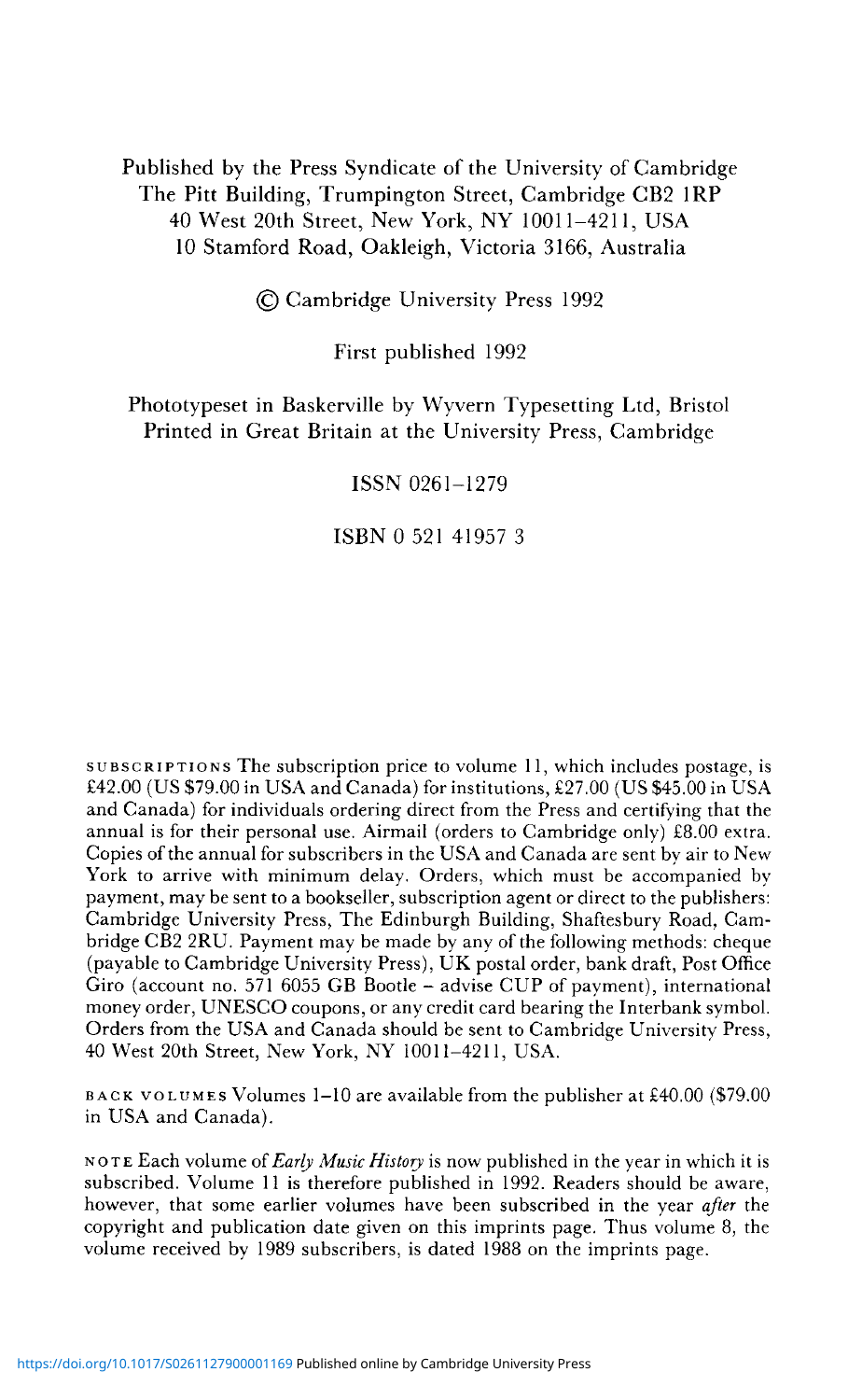## **CONTENTS**

|                                                                                                                                                                                   | page |
|-----------------------------------------------------------------------------------------------------------------------------------------------------------------------------------|------|
| BONNIE J. BLACKBURN (Oxford)<br>Music and festivities at the court of Leo X:<br>a Venetian view                                                                                   | 1    |
| M. JENNIFER BLOXAM (Williams College)<br>'La contenance italienne': the motets on Beata es Maria<br>by Compère, Obrecht and Brumel                                                | 39   |
| JEANICE BROOKS (University of Southampton)<br>Jean de Castro, the Pense partbooks and musical culture<br>in sixteenth-century Lyons                                               | 91   |
| PETER JEFFERY (Princeton University)<br>The lost chant tradition of early Christian Jerusalem:<br>some possible melodic survivals in the Byzantine and<br>Latin chant repertories | 151  |
| ANDREW KIRKMAN (University of Manchester)<br>The Style of Walter Frye and an anonymous mass<br>in Brussels, Koninklijke Bibliotheek, manuscript 5557                              | 191  |
| PAMELA F. STARR (University of Nebraska)<br>Rome as the centre of the universe: papal grace and<br>musical patronage                                                              | 223  |
| MARY E. WOLINSKI (Yale University)<br>The compilation of the Montpelier Codex                                                                                                     | 263  |
| <b>REVIEWS</b>                                                                                                                                                                    |      |
| DONATELLA RESTANI, L'itinerario de Girolamo Mei;<br>Mei, De modis CLAUDE V. PALISCA                                                                                               | 303  |
| THOMAS FOREST KELLY, The Benventan Chant<br>JAMES W. MCKINNON                                                                                                                     | 314  |

 $\bar{\mathbf{v}}$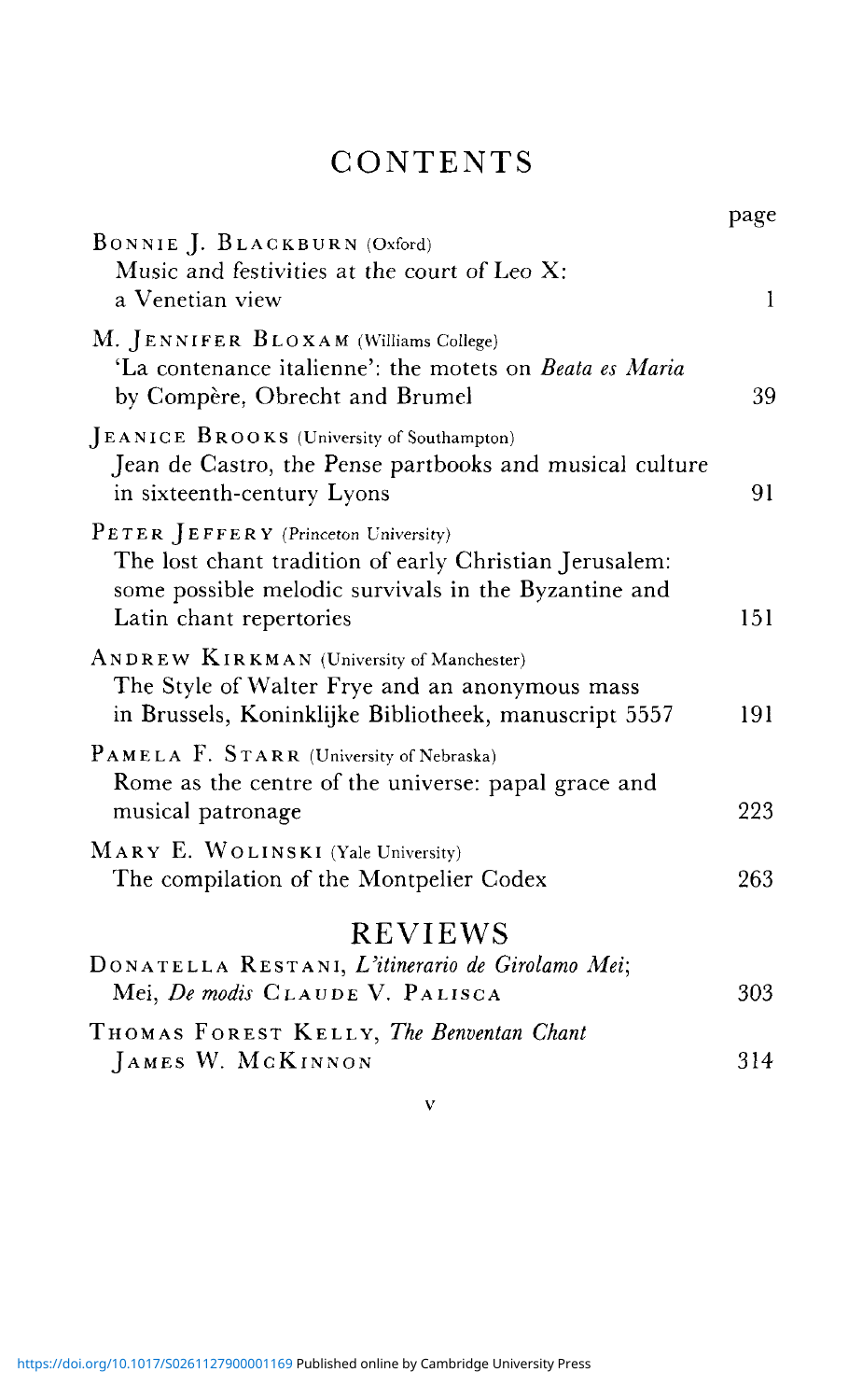## NOTES FOR CONTRIBUTORS

#### PRESENTATION

Contributors should write in English, or be willing to have their articles translated. All typescripts must be double spaced *throughout,* including footnotes, bibliographies, annotated lists of manuscripts, appendixes, tables and displayed quotations. Margins should be at least 2.5 cm (1"). The 'top' (ribbon) copy of the typescript must be supplied. Scripts submitted for consideration will not normally be returned unless specifically requested.

Artwork for graphs, diagrams and music examples should be, wherever possible, submitted in a form suitable for direct reproduction, bearing in mind the maximum dimensions of the printed version:  $17.5 \times 11$  cm  $(7'' \times 4.5'')$ . Photographs should be in the form of glossy black and white prints, measuring about  $20.3 \times 15.2$ cm  $(8" \times 6")$ .

All illustrations should be on separate sheets from the text of the article and should be clearly identified with the contributor's name and the figure/example number. Their approximate position in the text should be indicated by a marginal note in the typescript. Captions should be separately typed, double spaced.

Tables should also be supplied on separate sheets, with the title typed above the body of the table.

#### SPELLING

English spelling, idiom and terminology should be used, e.g. bar (not measure), note (not tone), quaver (not eighth note). Where there is an option, '-ise' endings should be preferred to '-ize'.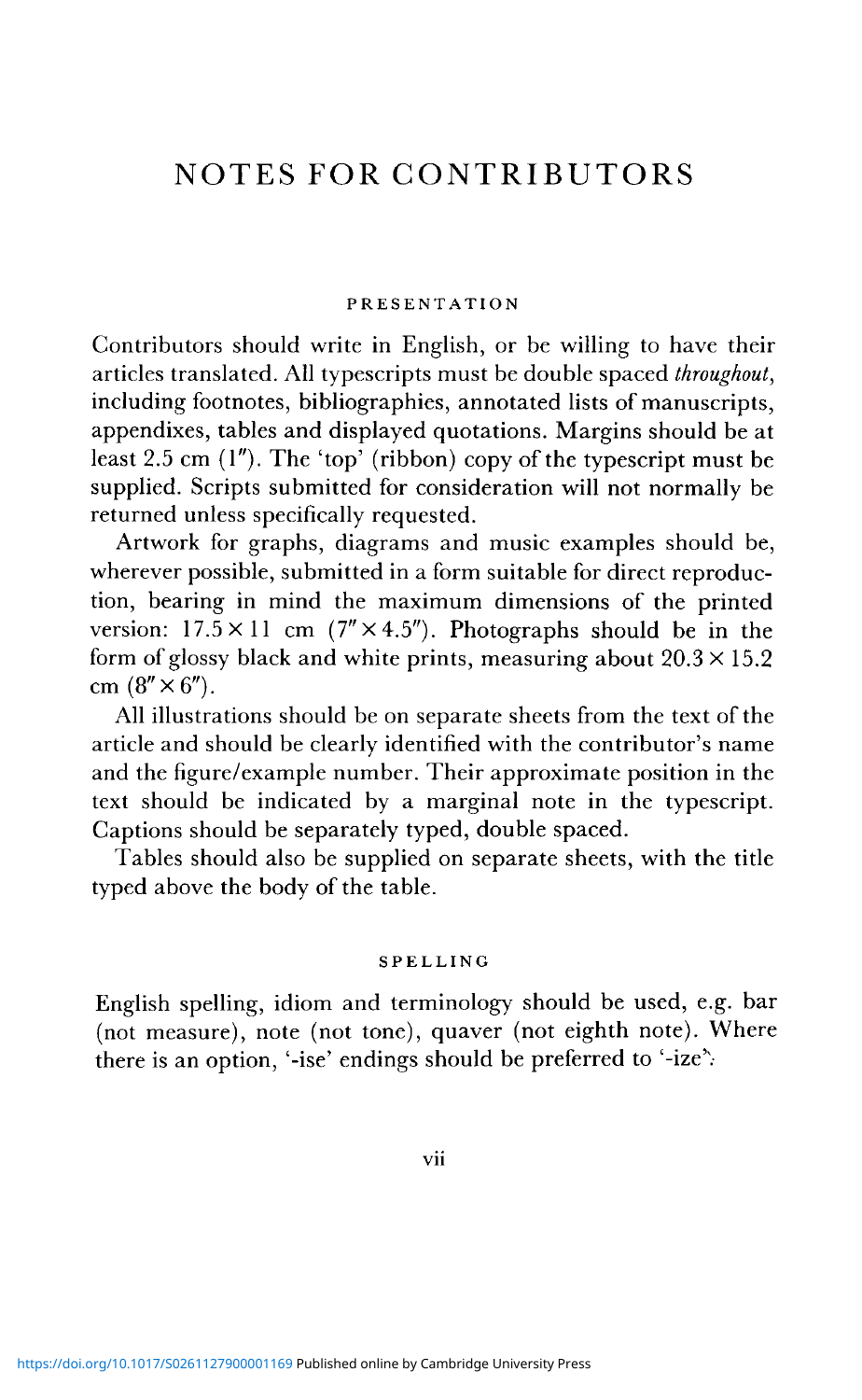#### Notes for Contributors

#### PUNCTUATION

English punctuation practice should be followed: (1) single quotation marks, except for 'a "quote" within a quote';  $(2)$  punctuation outside quotation marks, unless a complete sentence is quoted; (3) no comma before 'and' in a series; (4) footnote indicators follow punctuation; (5) square brackets  $\begin{bmatrix} 1 \\ 0 \end{bmatrix}$  only for interpolation in quoted matter; (6) no stop after contractions that include the last letter of a word, e.g. Dr, St, edn (but vol. and vols.).

#### BIBLIOGRAPHICAL REFERENCES

Authors' and editors' forenames should not be given, only initials; where possible, editors should be given for Festschriften, conference proceedings, symposia, etc. In titles, all important words in English should be capitalised; all other languages should follow prose-style capitalisation, except for journal and series titles which should follow English capitalisation. Titles of series should be included, in roman, where relevant. Journal and series volume numbers should be given in arabic, volumes of a set in roman ('vol.' will not be used). Places and dates of publication should be included but not publishers' names. Dissertation titles should be given in roman and enclosed in quotation marks. Page numbers should be preceded by 'p.' or 'pp.' in all contexts. The first citation of a bibliographical reference should include full details; subsequent citations may use the author's surname, short title and relevant page numbers only. *Ibid,* may be used, but not *op. cit.* or *loc. cit.*

#### ABBREVIATIONS

Abbreviations for manuscript citations, libraries, periodicals, series, etc. should not be used without explanation; after the first full citation an abbreviation may be used throughout text and notes. Standard abbreviations may be used without explanation. In the text, 'Example', 'Figure' and 'bars' should be used (not 'Ex.', 'Fig.', 'bb.'). In references to manuscripts, 'fols.' should be used (not 'ff.') and 'v' (verso) and 'r' (recto) should be typed superscript. The word for 'saint' should be spelled out or abbreviated according

viii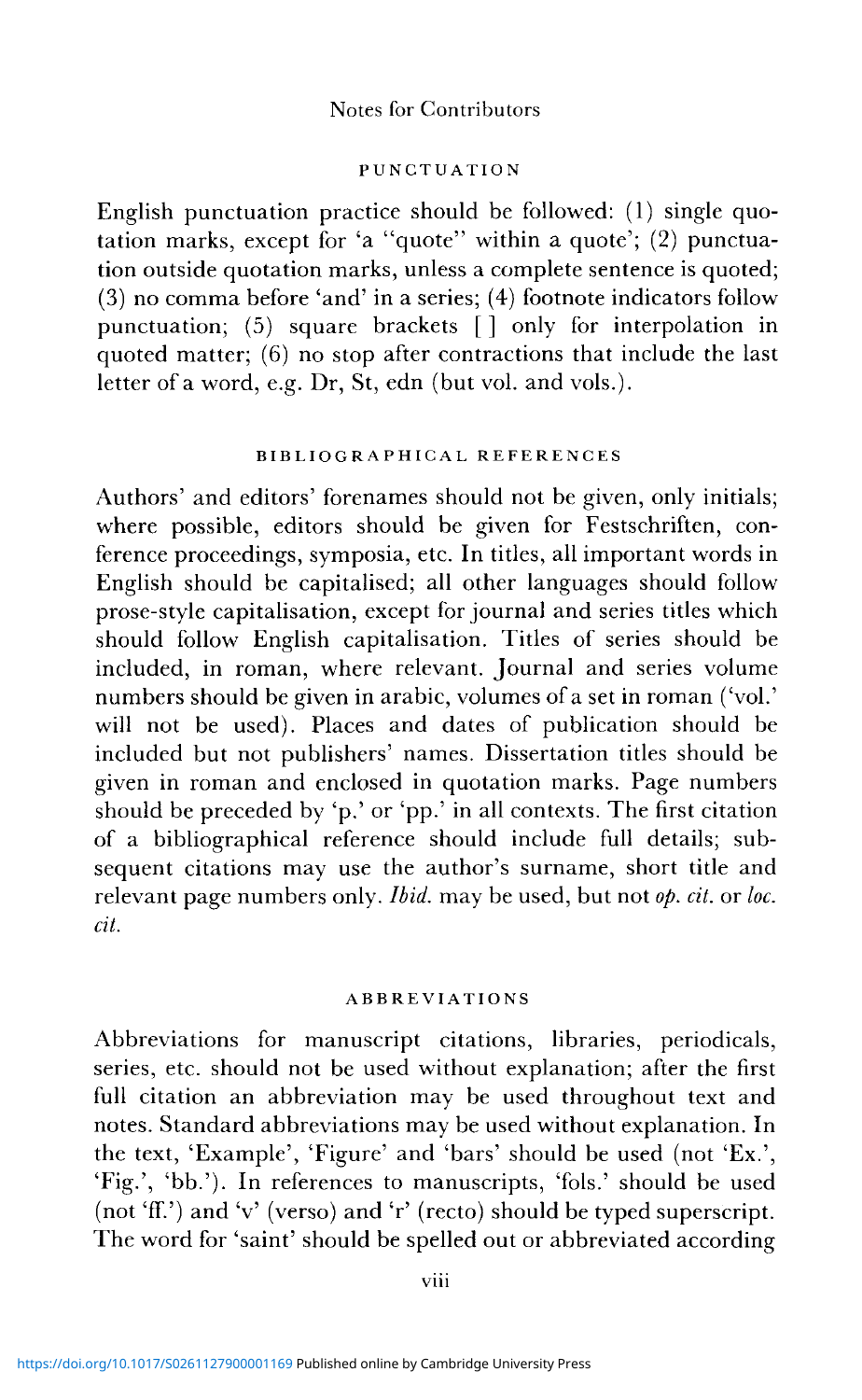#### Notes for Contributors

to language, e.g. San Andrea, S. Maria, SS. Pietro e Paolo, St Paul, St Agnes, St Denis, Ste Clothilde.

#### NOTE NAMES

Flats, sharps and naturals should be indicated by the conventional signs, not words. Note names should be roman and capitalised where general, e.g. C major, but should be italic and follow the Helmholtz code where specific  $(C_i, C, C, c' C'' C'''; c' = middle C)$ . A simpler system may be used in discussions of repertories (e.g. chant) where different conventions are followed.

#### QUOTATIONS

A quotation of no more than 60 words of prose or one line of verse should be continuous within the text and enclosed in single quotation marks. Longer quotations should be displayed and quotation marks should not be used. For quotations from foreign languages, an English translation must be given in addition to the foreignlanguage original.

#### NUMBERS

Numbers below 100 should be spelled out, except page, bar, folio numbers etc., sums of money and specific quantities, e.g. 20 ducats, 45 mm. Pairs of numbers should be elided as follows: 190—1, 198—9, 198-201, 212-13. Dates should be given in the following forms: 10 January 1983, the 1980s, sixteenth century (16th century in tables and lists), sixteenth-century polyphony.

#### CAPITALISATION

Incipits in all language (motets, songs, etc.), and titles except in English, should be capitalised as in running prose; titles in English should have all important words capitalised, e.g. *The Pavin of Delight.* Most offices should have a lower-case initial except in official titles, e.g. 'the Lord Chancellor entered the cathedral', 'the Bishop of Salford entered the cathedral' (but 'the bishop entered the cathedral'). Names of institutions should have full (not prosestyle) capitalisation, e.g. Liceo Musicale.